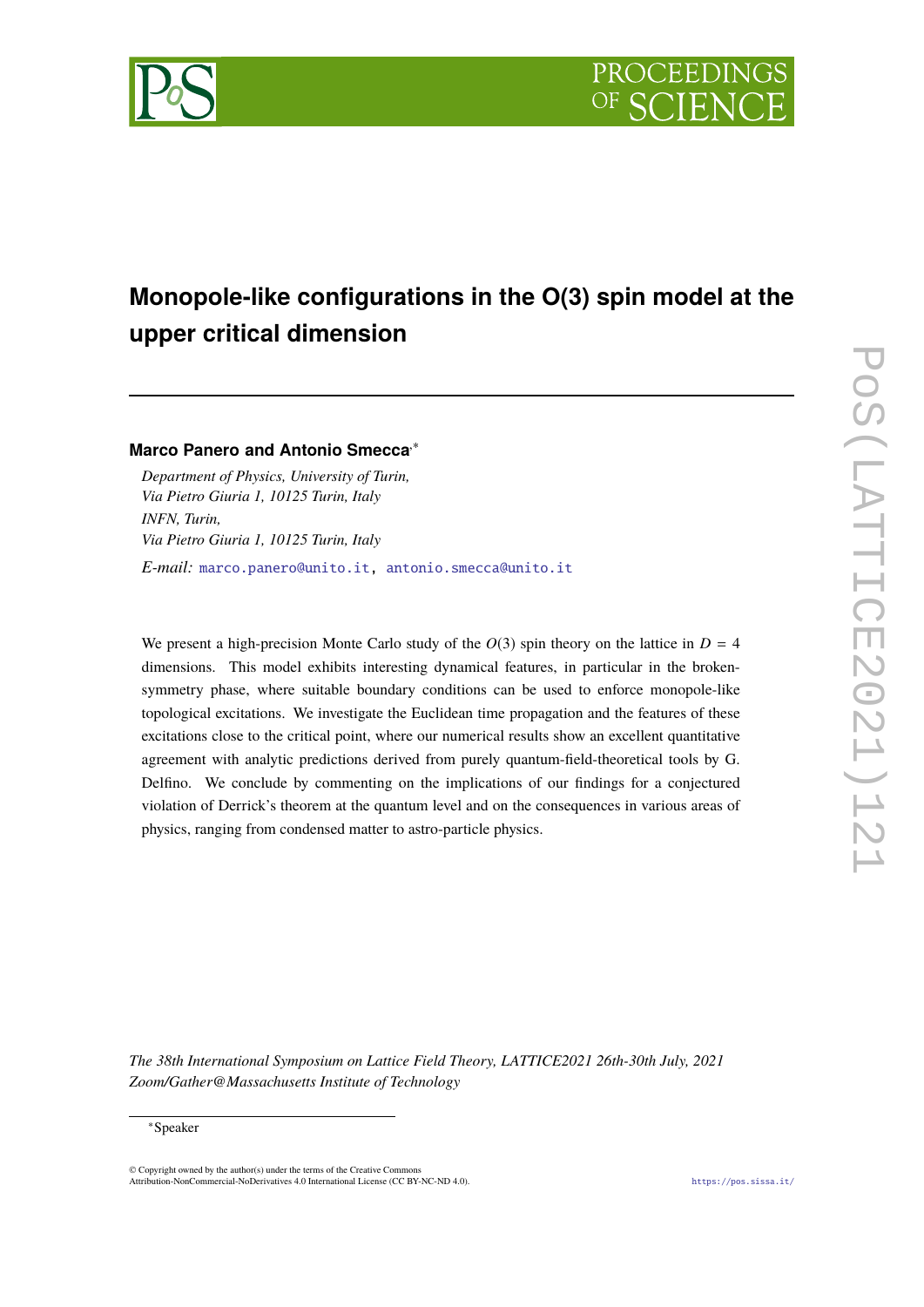# **1. Introduction and Motivation**

In this contribution we present our latest work  $[1]$ , regarding the study of the classical Heisenberg model at the upper critical dimension. This model experiences a phase transition at the critical temperature, allowing us to distinguish two phases in which the overall symmetry of the system is either spontaneously broken or restored [\[2\]](#page-6-1). In particular, the low-temperature phase encodes a non-trivial dynamics which allows us to study numerically non-local, finite-energy excitations, *i.e.* topological defects, and to show that their properties can be successfully predicted using quantum-field-theoretical tools in a continuum formulation of the model as presented in [\[3\]](#page-6-2). For lower-dimensional systems, the theoretical expectations derived in that work have been qualitatively confirmed both analytically and numerically [\[4](#page-6-3)[–6\]](#page-6-4). Following these studies, our work gives an important contribution supporting the qualitative confirmation of these predictions considering that, for the first time, we numerically confirm these analytic predictions in four dimensions through Monte Carlo simulations in Euclidean spacetime lattice. The results obtained in this study gave us precious insight on the scaling properties of these topological objects, which, when compared with the results in the XY model [\[6\]](#page-6-4), allow us to check for possible violations of Derrick's theorem. Finally, the evidence collected from these theoretical studies on the existence of finite-energy excitations in vector spin models can find applications in other areas of physics, such as condensed matter physics and quantum simulation [\[7,](#page-6-5) [8\]](#page-6-6).

## **2. The O(3) model**

Lattice models of interacting vector spins with global symmetry  $O(N)$ , considering only nearest neighbours, can be described by the following Hamiltonian:

$$
\mathcal{H} = -J \sum_{\langle x, y \rangle} \mathbf{s}(x) \cdot \mathbf{s}(y). \tag{1}
$$

Where *J* is the ferromagnetic coupling and  $s(x)$  is a *N*-dimensional real vector of unit length, defined on a site *x* of the Euclidean lattice in *D* dimensions. One can identify particular cases for this model: the Ising model (for  $N = 1$ ), the XY model (for  $N = 2$ ) and the classical Heisenberg model (for  $N = 3$ ). Here we report our study on the Heisenberg model at the upper critical dimension, *i.e.*  $D = 4$ . As mentioned in the previous section, the classical Heisenberg model at the critical temperature goes through a phase transition that separates the ordered low-temperature phase from the disordered high-temperature one. At this phase transition, the critical exponents are equal to their mean field value, up to logarithmic corrections [\[9,](#page-6-7) [10\]](#page-6-8), which then allow us to study the system through Euclidean correlation functions.

## **3. Computation Setup**

We work in a four-dimensional, isotropic, hyper-cubic lattice of spacing *a*. We denote the spatial extent of the system as *L* and the temporal extent as *R*. We denote *T* as the system temperature, and introduce the reduced temperature  $t = (T - T_c)/T_c$ , with  $T_c$  being the critical temperature. We use the most recent estimate of the critical temperature, as determined in [\[11\]](#page-6-9). In our Monte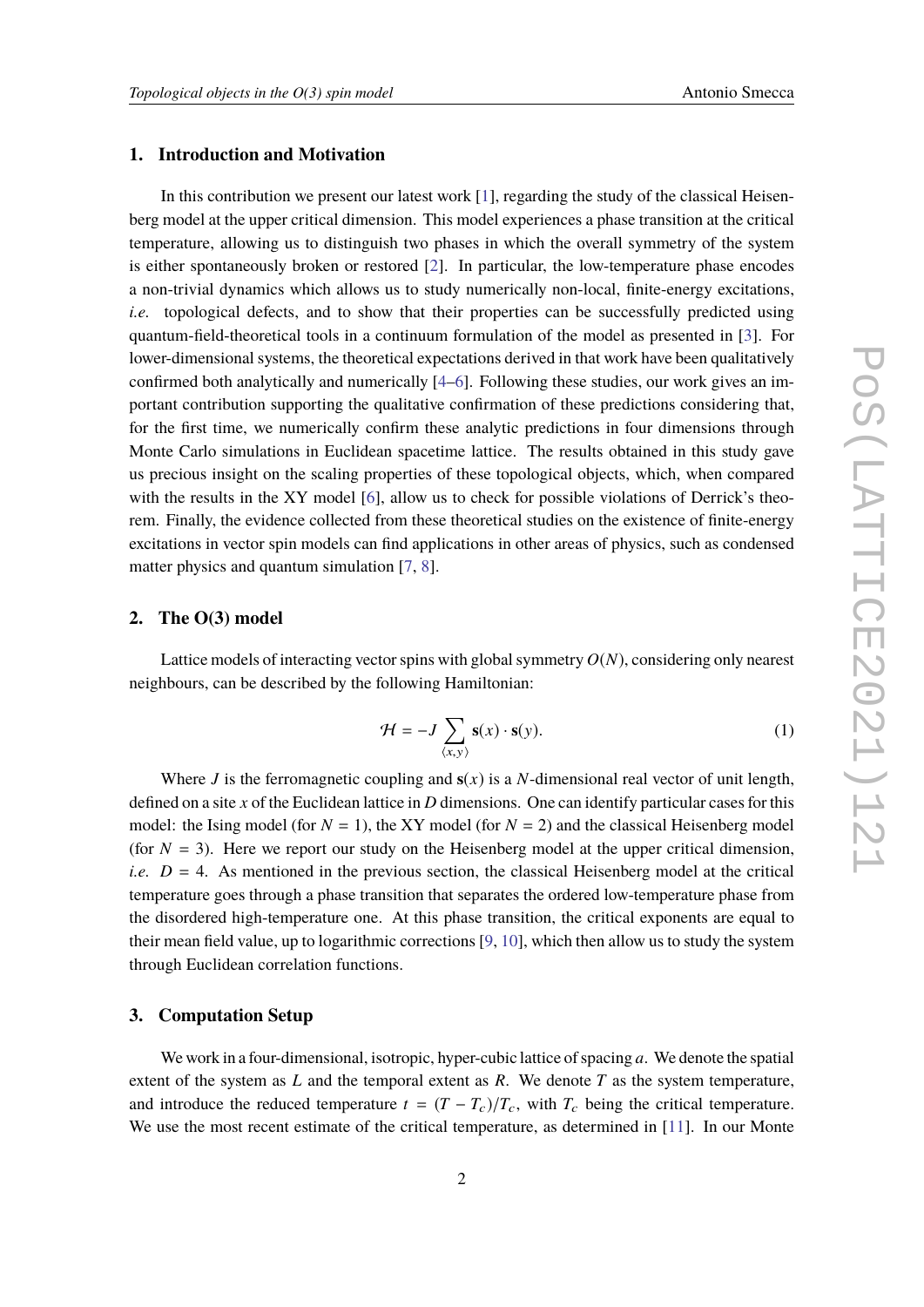Carlo simulations, Markov chains of vector-field configurations are generated by a combination of local heath bath [\[12](#page-6-10)[–14\]](#page-7-0) and overrelaxation updates [\[15\]](#page-7-1). In the high-temperature phase periodic boundary conditions are assumed. In this phase we consider the zero-spatial-momentum spin operators and extract the mass *m* of the lightest physical state by fitting the two-point correlation function

<span id="page-2-0"></span>
$$
G(\tau, R) = \frac{a}{R} \sum_{x_0} \mathbf{S}(x_0) \cdot \mathbf{S}(x_0 + \tau)
$$
 (2)

to the functional

<span id="page-2-1"></span>
$$
G(\tau, R) = A \left\{ \exp\left(-m\tau\right) + \exp\left[-m\left(R - \tau\right)\right] \right\}
$$
 (3)

for sufficiently large  $\tau$ .

Switching to the low-temperature phase, we impose boundary conditions enforcing the existence of a "monopole-like" spin configuration. This is done by taking advantage of the topological nature that this type of excitations have in the continuum. Specifically, one can notice how the spatial boundary of the system at fixed Euclidean time and the manifold of the (classical) vacua share the same topology of the  $S^2$  sphere, and use it to map these two manifolds in order to create the topological excitations. The simplest non-trivial mapping of this sort is the one that identifies the direction of  $s(x)$  with the direction of the spatial component of x for all points at the spatial boundary with respect to the centre of the system. The same is done at the boundaries of the Euclidean time extent, which allow us to interpret the partition function *Z* as the probability amplitude for the monopole to propagate from  $x_0 = -R/2$  to  $x_0 = R/2$ .

#### **4. Results**

## **4.1 High-Temperature Phase**

In the disordered high temperature phase our numerical results confirm the results obtained in [\[11\]](#page-6-9).

From our numerical simulations, we extract the masses of the excitations by fitting the two point correlation functions (eq.  $(2)$ ) to the functional in eq.  $(3)$ . We then perform a fit taking into account the results obtained with different reduced temperatures in order to obtain their values extrapolated to the thermodynamic limit. Neglecting logarithmic corrections, the masses extrapolated to the thermodynamic limit are expected to depend on *t* as

<span id="page-2-2"></span>
$$
am = \frac{mt^{\nu}}{\Lambda_{+}}\tag{4}
$$

where  $\Lambda_{+}$  is a constant with dimension of an energy, and the critical exponent is predicted to be  $v = 1/2$ , that is near the Gaußian fixed point.

Fitting our results to eq. [\(4\)](#page-2-2) we obtain the plot shown in figure [1,](#page-3-0) which indicates that the mass of the lightest physical state that propagates in the theory vanishes as we approach the thermodynamic limit  $T \rightarrow T_c$ .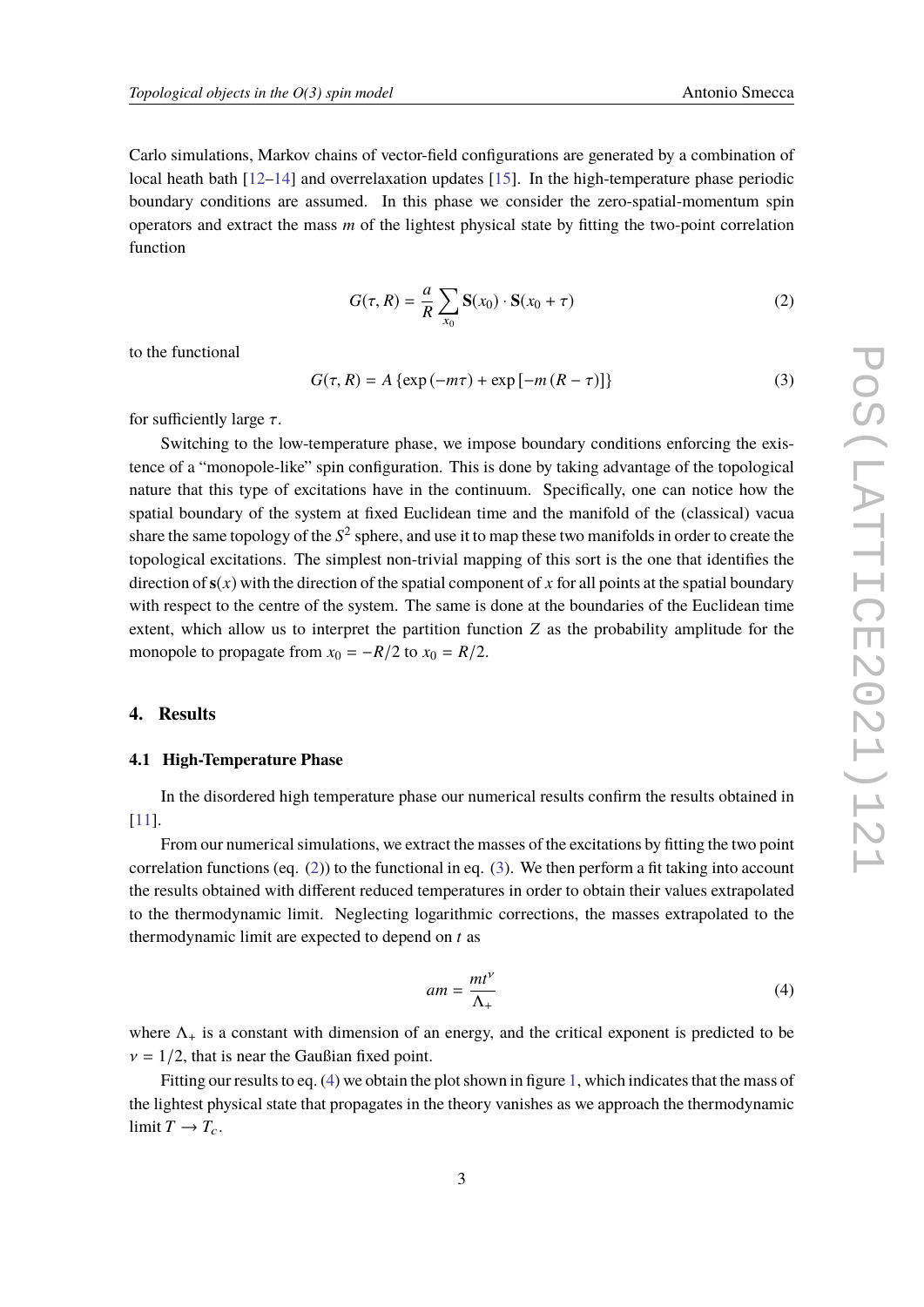<span id="page-3-0"></span>

**Figure 1:** Mass values in units of the inverse lattice spacing at different reduced temperatures, extrapolated to the thermodynamic limit (circles), and their fit according to eq. [\(4\)](#page-2-2) (dashed line)

## **4.2 Broken Symmetry Phase**

Our results in the low-temperature phase follow closely the analytical predictions in [\[3\]](#page-6-2), where spin models are studied through field theory arguments alone. Our results represent a first ever numerical confirmations in four Euclidean dimensions of the analytical predictions. In this phase we look at the spin profile and energy density in the presence of a topological defect enforced by the boundary conditions.

The analytic curves describing the spin profile for this model obey the following equation:

<span id="page-3-1"></span>
$$
\langle \mathbf{s}_i(x_i) \rangle = v \left[ \left( 1 - \frac{1}{2z^2} \right) \text{erf}(z) + \frac{\exp(-z^2)}{\sqrt{\pi}z} \right] \tag{5}
$$

where  $z = x_i \sqrt{\frac{2M}{R}}$ .

Figure [2](#page-4-0) shows the excellent agreement between the numerical results (dots) obtained from simulations and the analytical curves (continuous lines) obeying eq. [\(5\)](#page-3-1). All fits are done in the range  $-25 < x_i/a < 25$  in order to avoid systematic effects due to the boundaries of the system.

Following these results, we can state that in the broken symmetry phase we have a confirmation of the existence of topological excitations in the classical Heisenberg model as described in [\[3\]](#page-6-2). In addition, one can extract the values of v by fitting the numerical results to eq. [\(5\)](#page-3-1). In the infinite-volume limit, this parameter is expected to scale as  $v \propto (-t)^\beta$ , where the critical exponent is expected to take the Gaußian value  $\beta = 1/2$ , giving eq. [\(6\)](#page-3-2). This is indeed what emerges from our numerical data as shown in the right-hand-side of figure [2.](#page-4-0)

<span id="page-3-2"></span>
$$
v = A_v \sqrt{1 - \frac{T}{T_c}}
$$
\n<sup>(6)</sup>

Previous confirmation of the analytical predictions shown in [\[3\]](#page-6-2) are present in [\[6\]](#page-6-4) for the case of the XY model in three dimensions. In that work it is shown how the topological excitation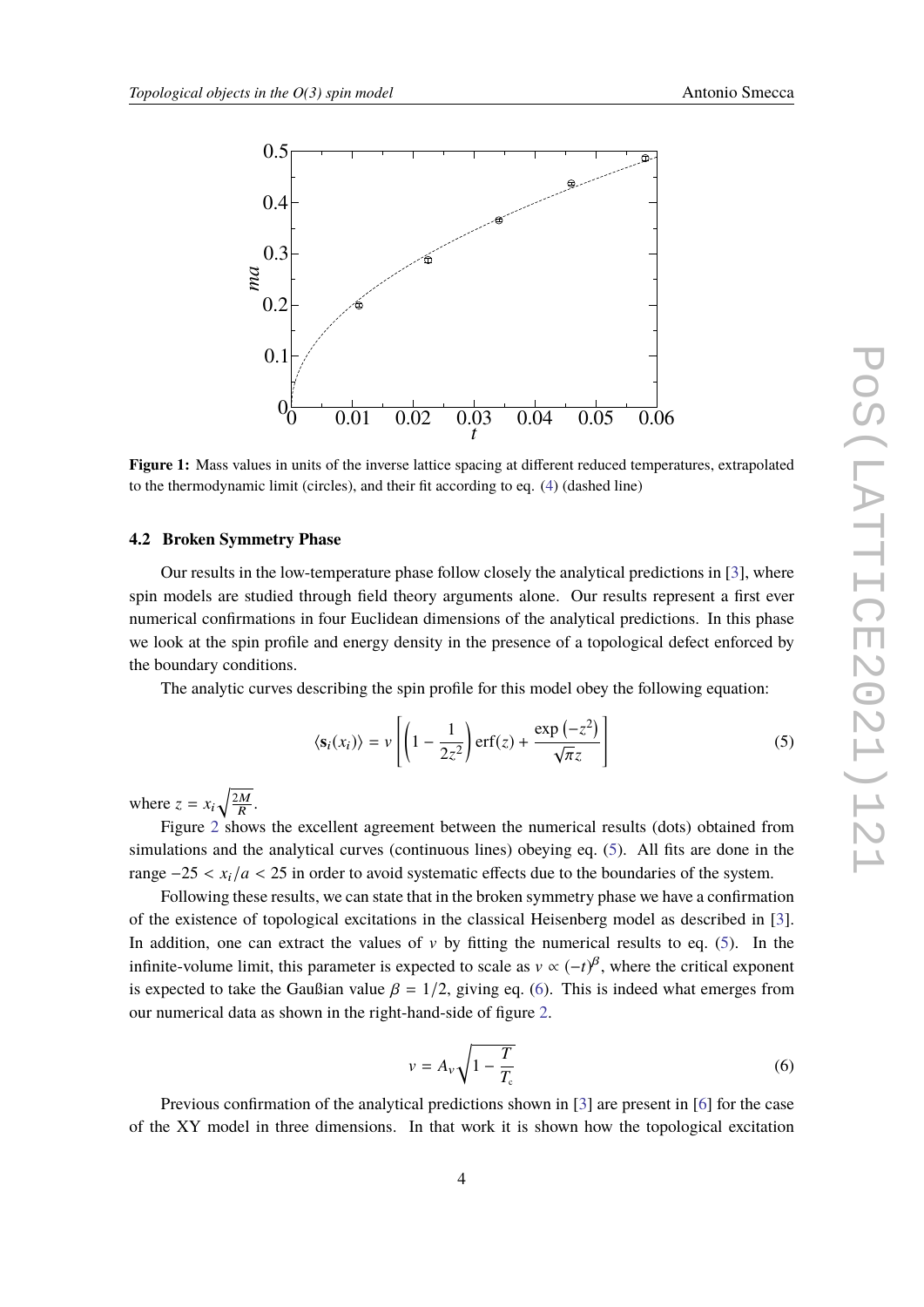<span id="page-4-0"></span>

**Figure 2:** Left-hand-side panel: profile of the *i*-th component of the spin along the main axes through the center of the lattice, as a function of the *x*<sup>i</sup> coordinate (in units of the lattice spacing), in the presence of boundary conditions enforcing a topological excitation in the low-temperature phase. The plot shows the results obtained from our Monte Carlo simulations on a lattice of spatial sizes *L* = 90*a* and Euclidean-time extent  $R = 20a$ , denoted as circles of different colours, for different values of the reduced temperature  $t$ , and their comparison with the theoretical expectation according to eq. [\(5\)](#page-3-1), which was derived in ref. [\[3\]](#page-6-2) from quantum-field-theory arguments. Right-hand-side panel: the average spin value v far from the defect core, obtained from fits to eq. [\(5\)](#page-3-1), plotted against the temperature in units of the coupling, from different sets of simulations on lattices with  $L = 90a$  and  $R = 20a$  (including those displayed in the plot on the right-hand-side panel), and their fit to eq. [\(6\)](#page-3-2).

enforced in the broken symmetry phase, also referred to as vortex, possesses a well-defined mass as the continuum limit is approached. This statement would imply a violation of Derrick's Theorem in scalar Quantum Field Theory.

In our numerical analysis, we investigated the possibility that the monopole-like topological excitation present in the classical Heisenberg model could have properties similar to the vortex found in the XY model by studying the scaling of the fitted values of *Ma* as a function of the parameters of the theory: *L*, *R*, and *t*. Following the interpretation of the topological field configuration as a particle excitation, *M* should be interpreted as the mass of the particle, hence, independent from *R* being the time extent of the lattice. However, our fit results indicate that the parameter *Ma* scales approximately proportionally to *R*. This observation questions the interpretation of the topological excitation as a physical particle.

Figure [3](#page-5-0) shows how all data for the spin profile collapses onto the same curve, from which follows that  $M \propto R$ , or equivalently, that the topological excitation is characterised by an approximately constant  $\mu = M/R$ . If one think of  $\mu$  as a physical quantity, then simulations at fixed R but different values of *t* should show *aM* scaling like:

$$
a\mu R = aM \propto |t|^{2\nu}.\tag{7}
$$

By fitting our data to the function

<span id="page-4-1"></span>
$$
aM = A_M \left(1 - \frac{T}{T_c}\right)^E \tag{8}
$$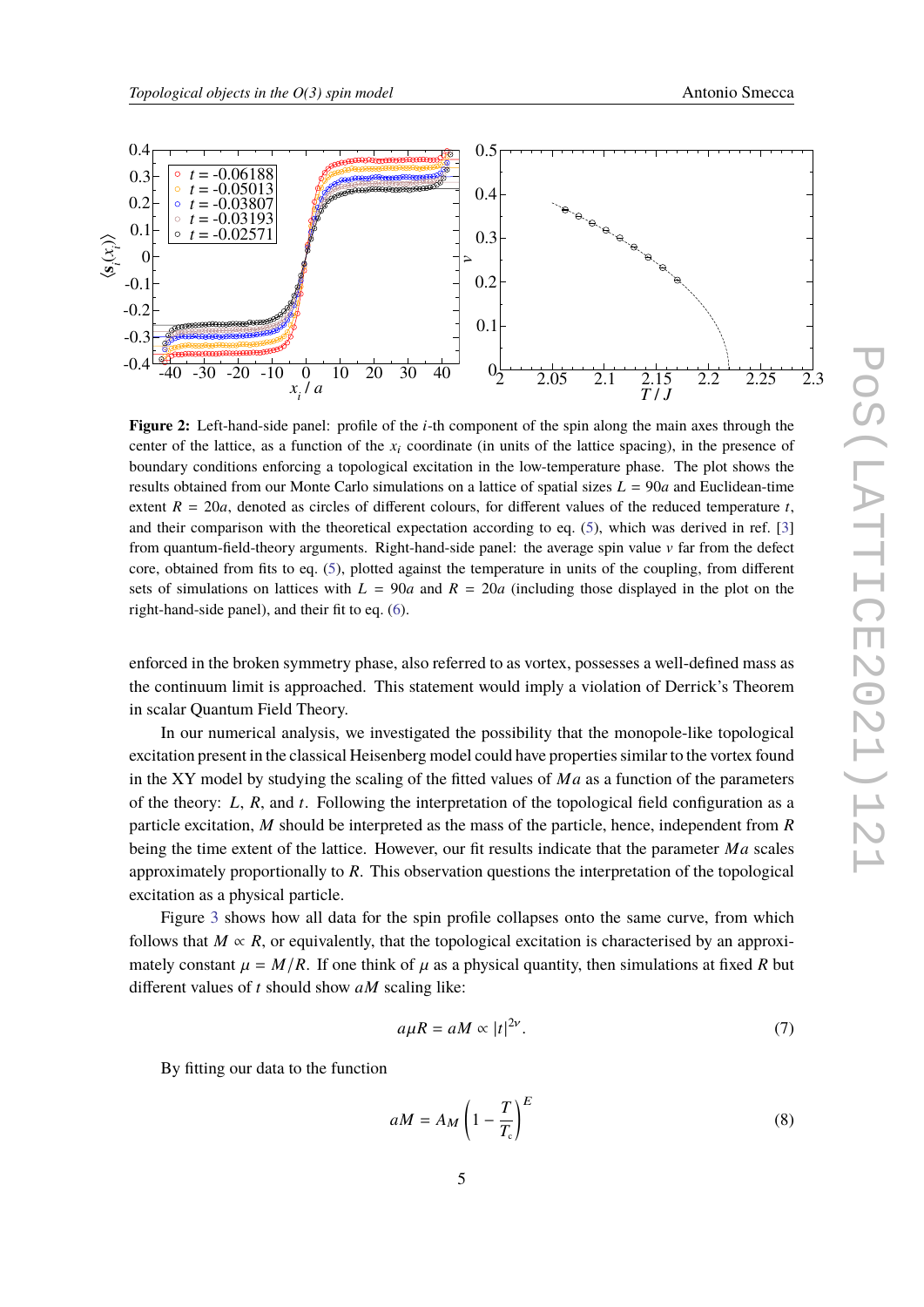<span id="page-5-0"></span>

**Figure 3:** Left-hand-side panel: dependence of the spin profile  $\langle s_i(x_i) \rangle$  on the spatial coordinate  $x_i/a$ , as measured with respect to the center of the system, at a fixed temperature and for different values of the Euclidean-time extent of the lattice. All results shown in this plot were obtained from simulations with  $T/J = 2.062725$ . Right-hand-side panel: temperature dependence of the *Ma* parameter, extracted from the fits of our numerical data to eq. [\(5\)](#page-3-1), for lattices with different values of  $R/a$ , and their fits to eq. [\(8\)](#page-4-1).

we find results for  $E$  very close to 1, that is twice the value of  $\nu$  predicted in the Gaußian approximation of eq.  $(6)$ .

| R/a | $A_M$     | E         | $\mathcal{X}_\mathrm{red}$ |
|-----|-----------|-----------|----------------------------|
| 20  | 21.3(1.5) | 1.021(23) | 0.50                       |
| 28  | 23.4(1.8) | 0.981(24) | 2.34                       |
| 36  | 34.6(2.3) | 1.039(21) | 1.76                       |
|     |           |           |                            |

**Table 1:** Results of the two-parameter fits of the data shown in the right-hand-side panel of figure [3](#page-5-0) to eq. [\(8\)](#page-4-1).

# **5. Summary and Concluding Remarks**

From our study of the *O*(3) spin model in four space-time dimensions, for the first time we achieve a numerical confirmation of Field Theoretical analytic prediction proposed by G. Delfino in [\[3\]](#page-6-2), as we observe the existence of a monopole-like excitation in the broken symmetry phase. Moreover, we confirm the expected numerical results in the high-temperature phase.

Comparing our results with those in [\[6\]](#page-6-4), we investigated the possibility for the topological excitation considered in this model to violate Derrick's theorem. From the results obtained in the broken symmetry phase, we conclude that the topological objects present in the classical Heisenberg model do not violate Derrick's theorem. An interesting consideration about the consequences of Derrick's theorem violation in the context of relativistic astrophysics is that it would imply the existence of bosonic stars consisting of particles that are excitations of real scalar fields [\[16\]](#page-7-2).

Of course, there are alternatives that do violate the theorem, even though they are characterised by an intrinsic cutoff scale. Some examples of these systems do exist in condensed matter physics,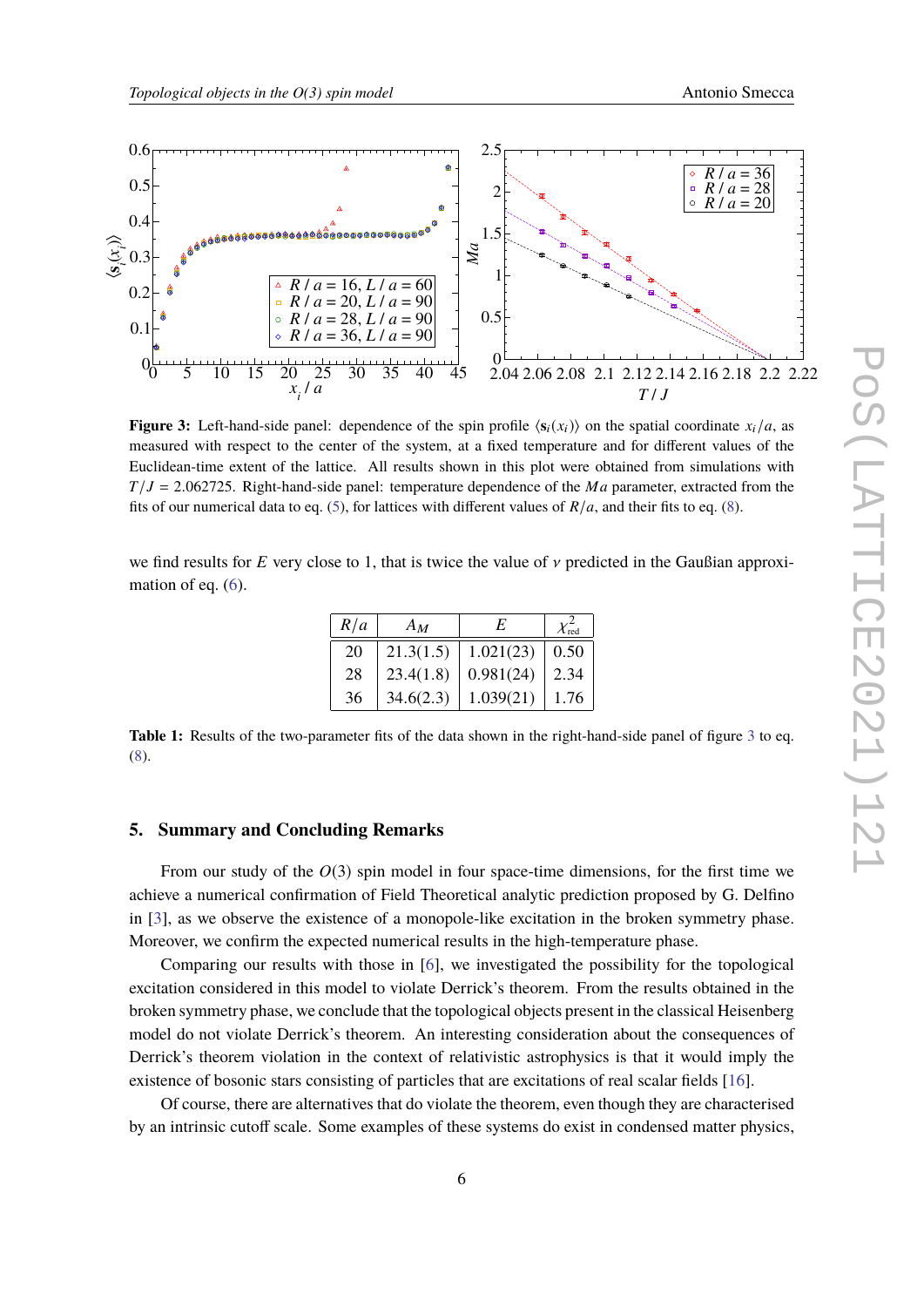and it is indeed in this setting that our findings might be particularly relevant. While our results are obtained in a classical statistical mechanics setting, one could interpret the model as a lattice regularisation of the corresponding quantum theory in three dimensions [\[17\]](#page-7-3). The possibility that this theory supports artificial monopole-like objects [\[18\]](#page-7-4) may have important applications in the efforts currently investigated towards quantum simulations [\[19\]](#page-7-5). For an experimental example of the work currently ongoing in this area see [\[20\]](#page-7-6).

Future studies on this model might include investigating the system in an out-of-equilibrium setting, as already explored in [\[21\]](#page-7-7), which would allow us to study the non-equilibrium dynamics of the monopole excitation.

## **References**

- <span id="page-6-0"></span>[1] M. Panero and A. Smecca, *Topological excitations in statistical field theory at the upper critical dimension*, *JHEP* **03** [\(2021\) 231](https://doi.org/10.1007/JHEP03(2021)231) [[2012.12221](https://arxiv.org/abs/2012.12221)].
- <span id="page-6-1"></span>[2] J. Fröhlich, B. Simon and T. Spencer, *Infrared bounds, phase transitions and continuous symmetry breaking*, *[Communications in Mathematical Physics](https://doi.org/10.1007/BF01608557)* **50** (1976) 79.
- <span id="page-6-2"></span>[3] G. Delfino, *Order parameter profiles in presence of topological defect lines*, *[J. Phys. A](https://doi.org/10.1088/1751-8113/47/13/132001)* **47** [\(2014\) 132001](https://doi.org/10.1088/1751-8113/47/13/132001) [[1401.2041](https://arxiv.org/abs/1401.2041)].
- <span id="page-6-3"></span>[4] B. Berg, M. Karowski and P. Weisz, *Construction of green's functions from an exact s matrix*, *[Phys. Rev. D](https://doi.org/10.1103/PhysRevD.19.2477)* **19** (1979) 2477.
- [5] G. Delfino, *Integrable field theory and critical phenomena: The Ising model in a magnetic field*, *J. Phys. A* **37** [\(2004\) R45](https://doi.org/10.1088/0305-4470/37/14/R01) [[hep-th/0312119](https://arxiv.org/abs/hep-th/0312119)].
- <span id="page-6-4"></span>[6] G. Delfino, W. Selke and A. Squarcini, *Vortex mass in the three-dimensional O*(2) *scalar theory*, *[Phys. Rev. Lett.](https://doi.org/10.1103/PhysRevLett.122.050602)* **122** (2019) 050602 [[1808.09276](https://arxiv.org/abs/1808.09276)].
- <span id="page-6-5"></span>[7] N. Kanazawa, A. Kitaori, J.S. White, V. Ukleev, H.M. Rønnow, A. Tsukazaki et al., *Direct observation of the statics and dynamics of emergent magnetic monopoles in a chiral magnet*, *[Phys. Rev. Lett.](https://doi.org/10.1103/PhysRevLett.125.137202)* **125** (2020) 137202.
- <span id="page-6-6"></span>[8] Y.-J. Lin, R.L. Compton, K. Jiménez-García, J.V. Porto and I.B. Spielman, *Synthetic magnetic fields for ultracold neutral atoms*, *Nature* **462** [\(2009\) 628–632.](https://doi.org/10.1038/nature08609)
- <span id="page-6-7"></span>[9] R. Kenna, *Finite size scaling for*  $O(N)$  *φ*<sup>4</sup>-theory at the upper critical dimension, *[Nucl. Phys.](https://doi.org/10.1016/j.nuclphysb.2004.05.012)*<br> $P_1$  601 (2004) 202 Fhame 1 at (24050221 *B* **691** [\(2004\) 292](https://doi.org/10.1016/j.nuclphysb.2004.05.012) [[hep-lat/0405023](https://arxiv.org/abs/hep-lat/0405023)].
- <span id="page-6-8"></span>[10] R. Bauerschmidt, D.C. Brydges and G. Slade, *Scaling Limits and Critical Behaviour of the* <sup>4</sup>*-Dimensional <sup>n</sup>-Component* <sup>|</sup>ϕ<sup>|</sup> <sup>4</sup> *Spin Model*, *[Journal of Statistical Physics](https://doi.org/10.1007/s10955-014-1060-5)* **157** (2014) 692.
- <span id="page-6-9"></span>[11] J.-P. Lv, W. Xu, Y. Sun, K. Chen and Y. Deng, *Finite-size scaling of o(n) systems at the upper critical dimensionality*, *[National Science Review](https://doi.org/10.1093/nsr/nwaa212)* **8** (2020) .
- <span id="page-6-10"></span>[12] M. Creutz, *Monte carlo study of quantized su(2) gauge theory*, *[Phys. Rev. D](https://doi.org/10.1103/PhysRevD.21.2308)* **21** (1980) 2308.